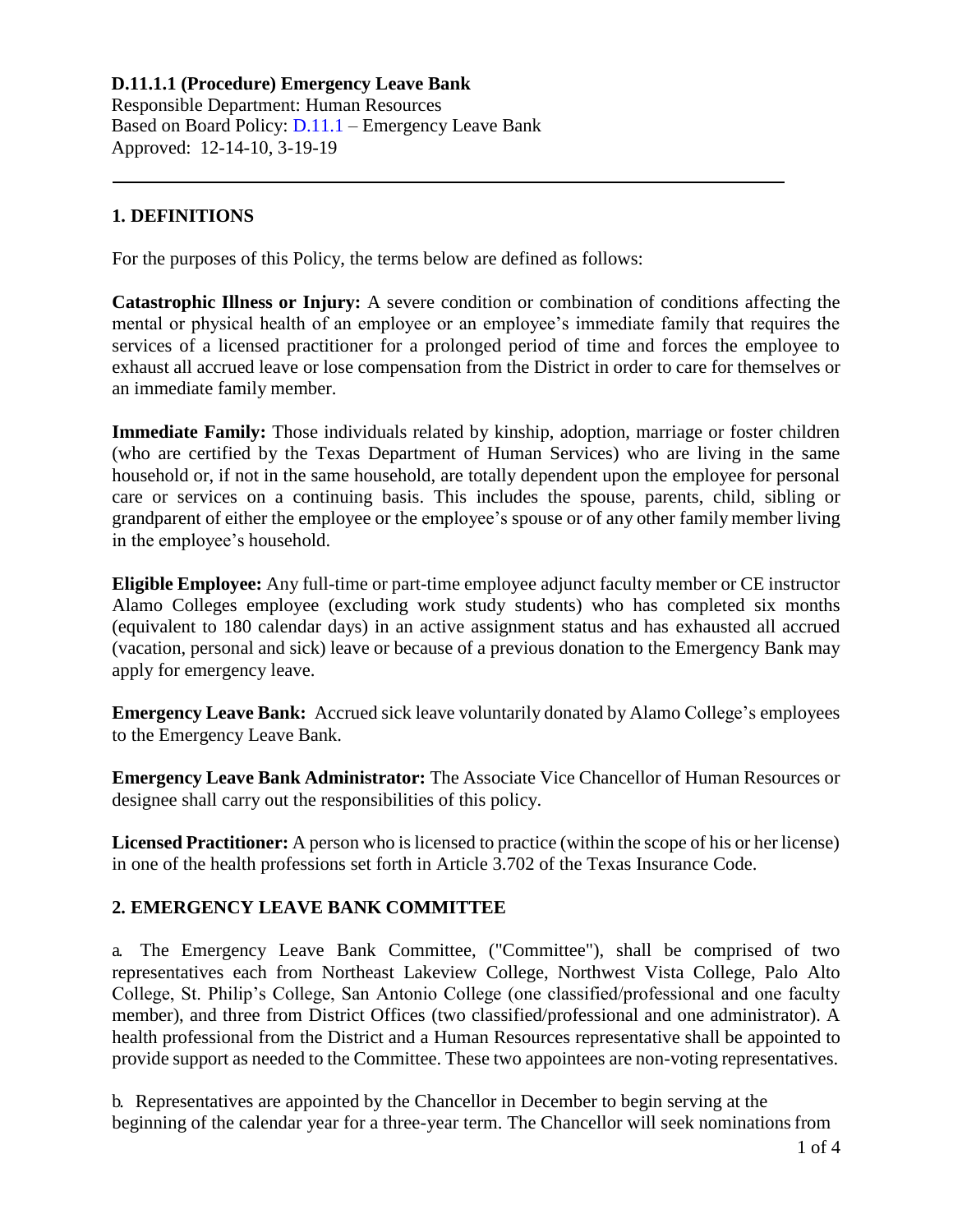Responsible Department: Human Resources Based on Board Policy: [D.11.1](https://www.alamo.edu/siteassets/district/about-us/leadership/board-of-trustees/policies-pdfs/section-d/d.11.1-policy.pdf) – Emergency Leave Bank Approved: 12-14-10, 3-19-19

the Executive Staff Senate and United Faculty Senates from each of the above locations. The Committee will select a Chairperson to serve for a three-year term. Terms may be extended at the Chancellor's discretion. All terms will be staggered so that one-half of the Committee is replaced on a yearly basis.

## **3. CONTRIBUTION OF LEAVE**

a. An employee who wishes to contribute to the bank must submit an Emergency Leave Bank Donation Form to the Human Resources Department, Benefits Division. Contributions may only be made during the months of October and April or when the Bank Administrator issues a special call for donations.

b. An employee may contribute no more than five days (40 hours) in one-day (8 hours) increments per fiscal year. The Bank Administrator may issue a special call for donations when the balance of days in the Emergency Leave Bank is reduced to less than 300 days. During a special call for donations, employees may donate up to an additional five days (40 hours) of sick leave to the Emergency Leave Bank.

c. Sick leave contributed by an employee to the Emergency Leave Bank may not be designated for use by a particular employee or group of employees.

d. Retiring employees may designate the number of sick leave hours they want donated to the Emergency Leave bank.

## **4. WITHDRAWAL FROM THE LEAVE BANK**

a. To request a withdrawal of leave from the Emergency Leave Bank, an eligible employee must submit an Emergency Leave Bank Application Form to the Bank Administrator. A Medical Certification Statement completed by a licensed health care practitioner must accompany the withdrawal application unless the reason is based on 5(b) below.

b. If the application does not exceed time which the applicant/ employee donated in the previous year and which has not already been allocated, a Licensed Practitioner Certification Statement is not necessary.

c. The Bank Administrator shall review the application for completeness and shall remove all identifying information from the form before forwarding them to the Committee Chairperson. The Committee Chairperson along with the members of the Committee will review the applicationsin the ordered they were received.

d. The amount of sick leave time granted to any one employee for any fiscal year cannot exceed one third of the total amount of time in the Emergency Leave Bank or 90 working days (720 hours) for full-time employees or 90 days (360 hours) for part-time and adjunct/CE employees, whichever is less. Otherwise, the Bank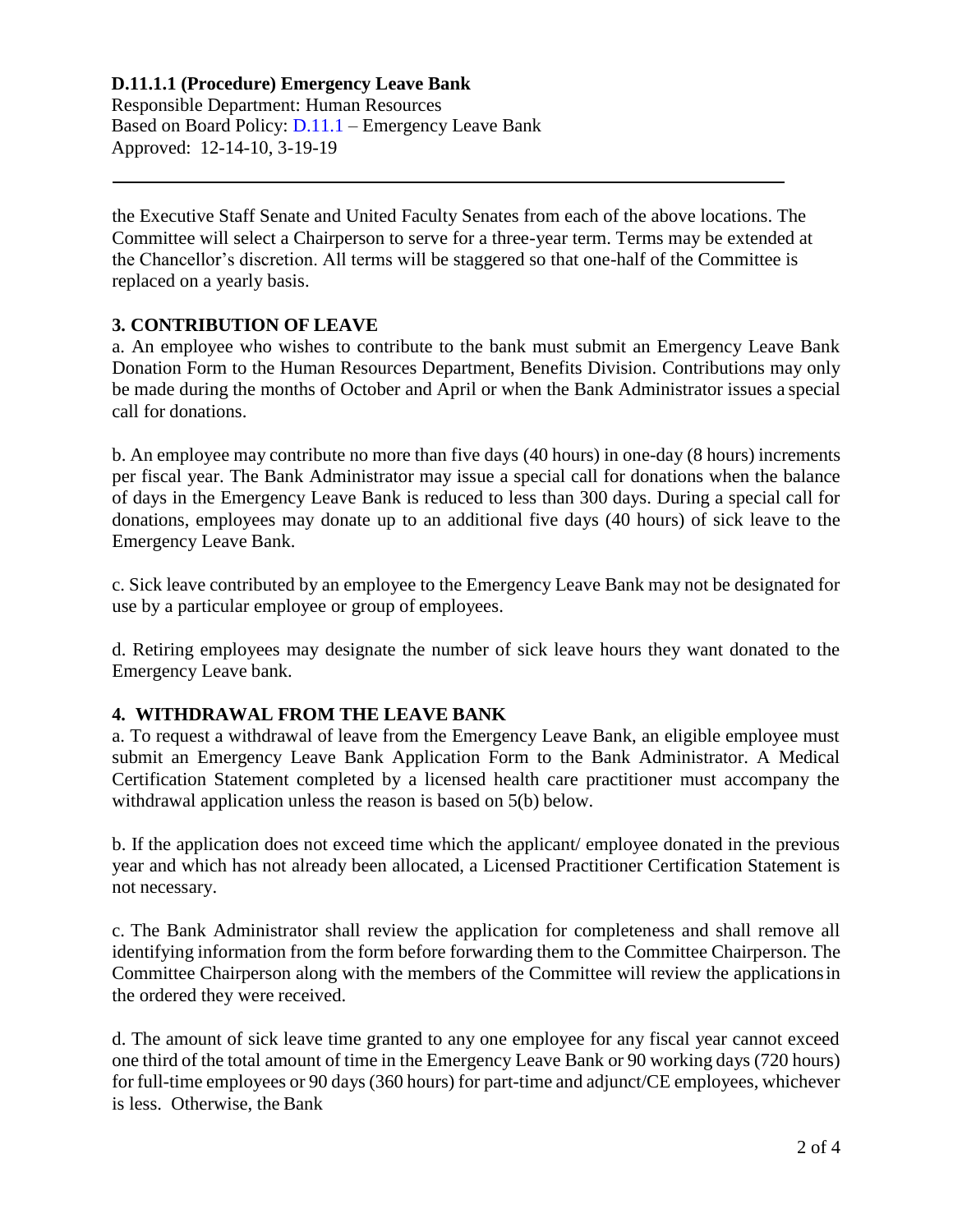Responsible Department: Human Resources Based on Board Policy: [D.11.1](https://www.alamo.edu/siteassets/district/about-us/leadership/board-of-trustees/policies-pdfs/section-d/d.11.1-policy.pdf) – Emergency Leave Bank Approved: 12-14-10, 3-19-19

Administrator shall determine the amount of emergency leave time granted to the applicant. The amount of emergency leave granted will not exceed the 360 hours per year if the employees is part-time or the amount of time required for the employee to reach the point where Short Term Disability is activated if the employee is full-time. One application per fiscal year may be submitted unless the maximum amount of time as described above has not been granted.

e. Assigned leave from the Emergency Leave Bank may not be substituted for compensation received from worker's compensation or short or long term disability.

f. Faculty members may apply to withdraw from the Emergency Leave Bank only during contract periods.

g. The decision of the Committee shall be reviewed by the Bank Administrator for compliance with these procedures and availability of leave only. If all is in order, and as applicable, the Bank Administrator shall determine the number of hours to be credited and initiate action to credit leave time to the employee immediately thereafter. When leave is credited, notice will be given to the employee and the employee's supervisor.

h. Emergency Leave Bank hours will be subtracted from the bank and added to the employee's emergency sick leave account and paid out at the employee's current rate of pay.

## **5. MISCELLANEOUS PROVISIONS**

a. While using emergency leave withdrawn from the Emergency Leave Bank, an employee shall be treated for all purposes as an absent employee on accrued sick leave. This includes the accrual of all of the same benefits as an employee out on accrued sick leave.

b. Any unused balance of leave granted to an employee will revert to the Emergency Leave Bank upon the employees (i) retirement, (ii) death, or (iii) a determination by the Bank Administrator that the employee is no longer eligible. A deceased employee's estate is not entitled to payment for unused sick leave acquired from the Emergency Leave Bank and a departing employee is not entitled to payment for unused sick leave acquired from the Emergency Leave Bank.

c. The Bank Administrator shall prepare an annual report in December regarding the status of the Emergency Leave Bank and will forward copies to the following:

- Chancellor
- Vice Chancellor for Finance and Administration
- Associate Vice Chancellor of Human Resources (if not serving as Bank Administrator) Internal Auditor
- Emergency Leave Bank Chair and Committee